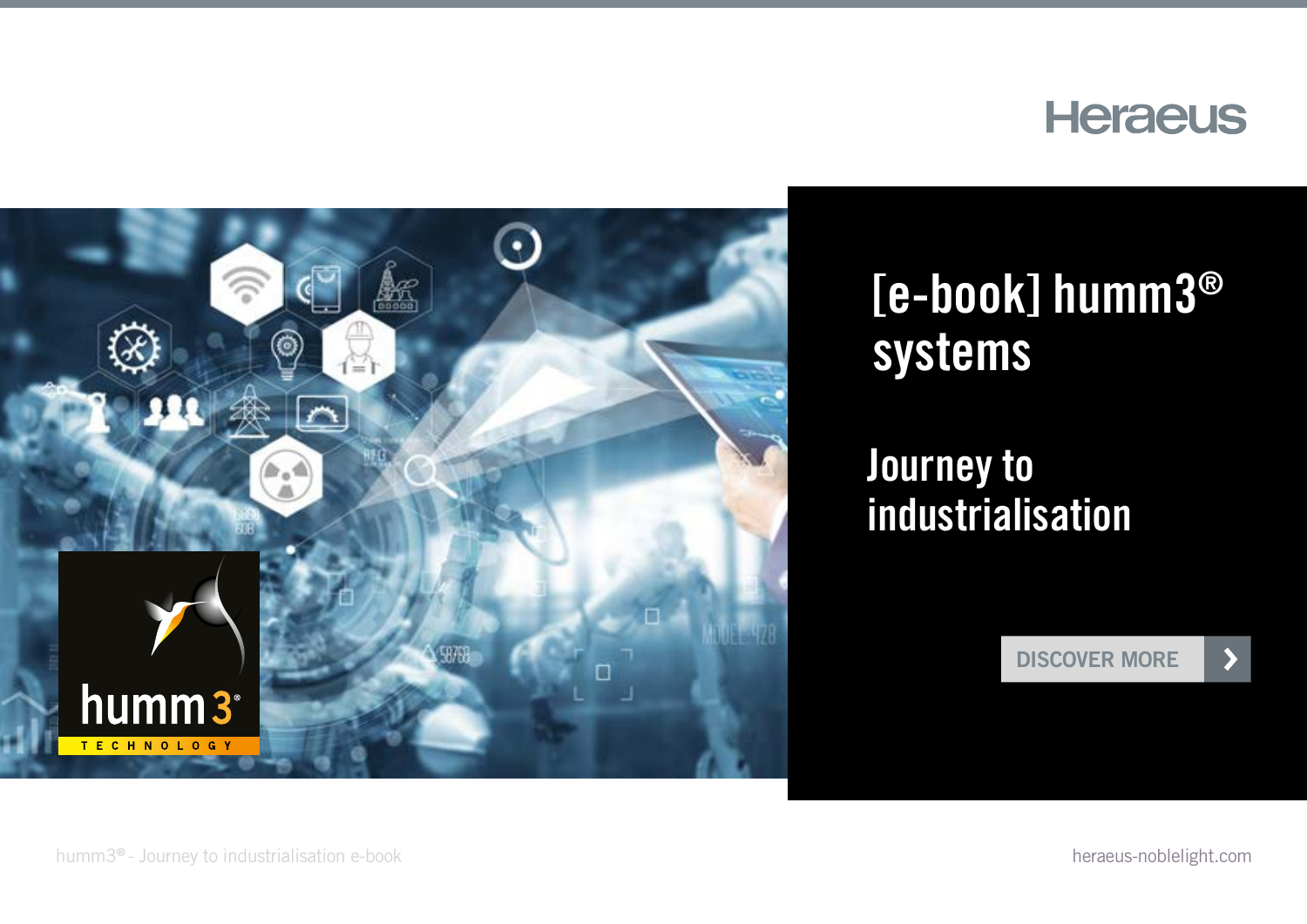# $|\langle |\!| \rangle$

# <span id="page-1-0"></span>**Contents**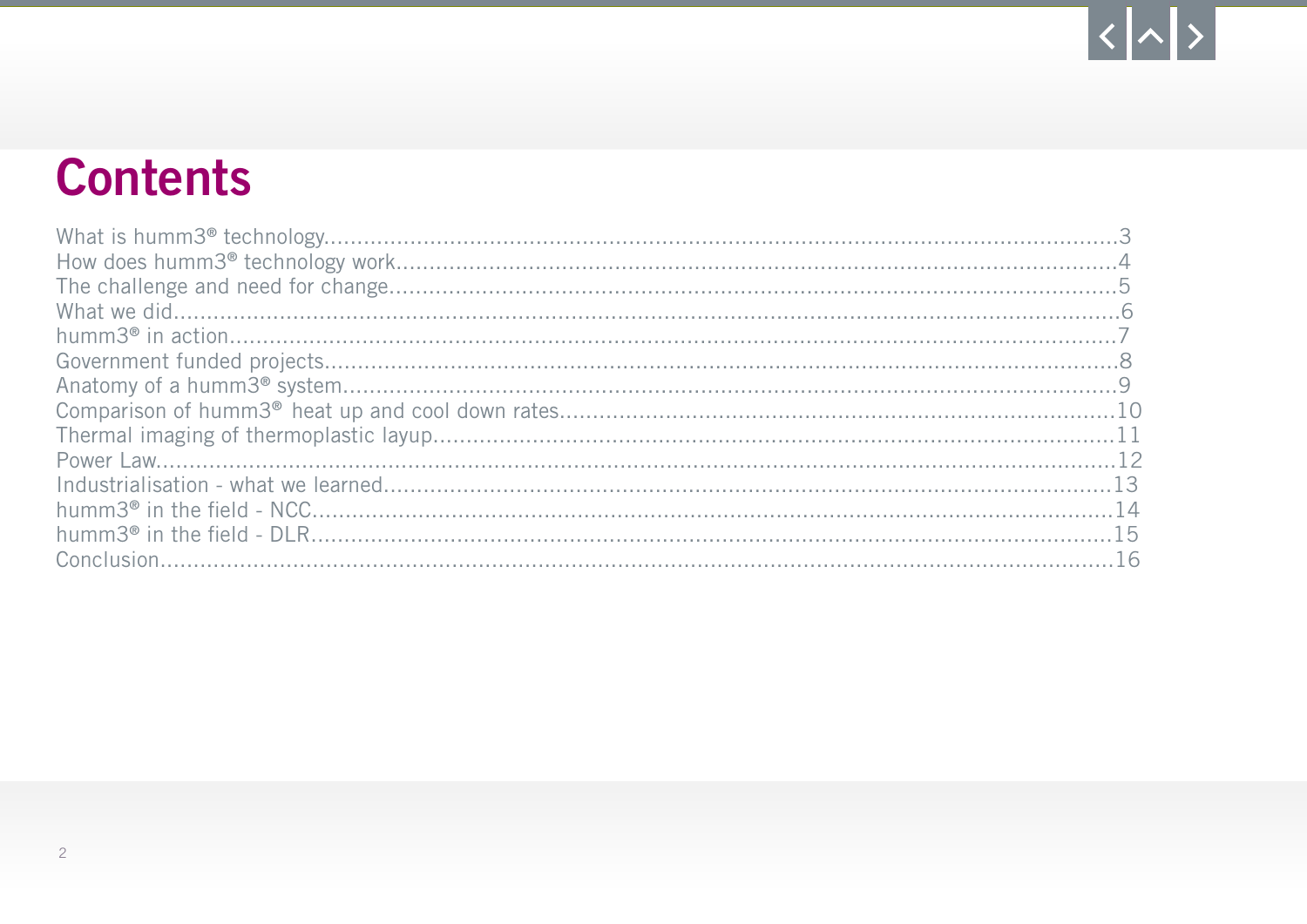<span id="page-2-0"></span>Did you know: The name 'humm' is derived from a hummingbird, partly as the technology shares its attributes of precision, speed and continuity of movement, and partly because the blurring of the bird's wings in flight reflects the seemingly constant light from the flash lamp (60 flashes per second), The '3' represents its 3-programmableparameter thermal control (pulse duration, energy and frequency).

# What is humm3® technology?

humm3® is a powerful pulsed broadband heat source that is designed specifically with composites in mind. It is perfect for Automated Fibre Placement (AFP), Automated Tape Layup (ATL) and filament winding. humm3<sup>®</sup> is a powerful, safe highly controllable broadband heat source.

humm3® controls the heat profile using three programmable parameters: energy, duration and frequency

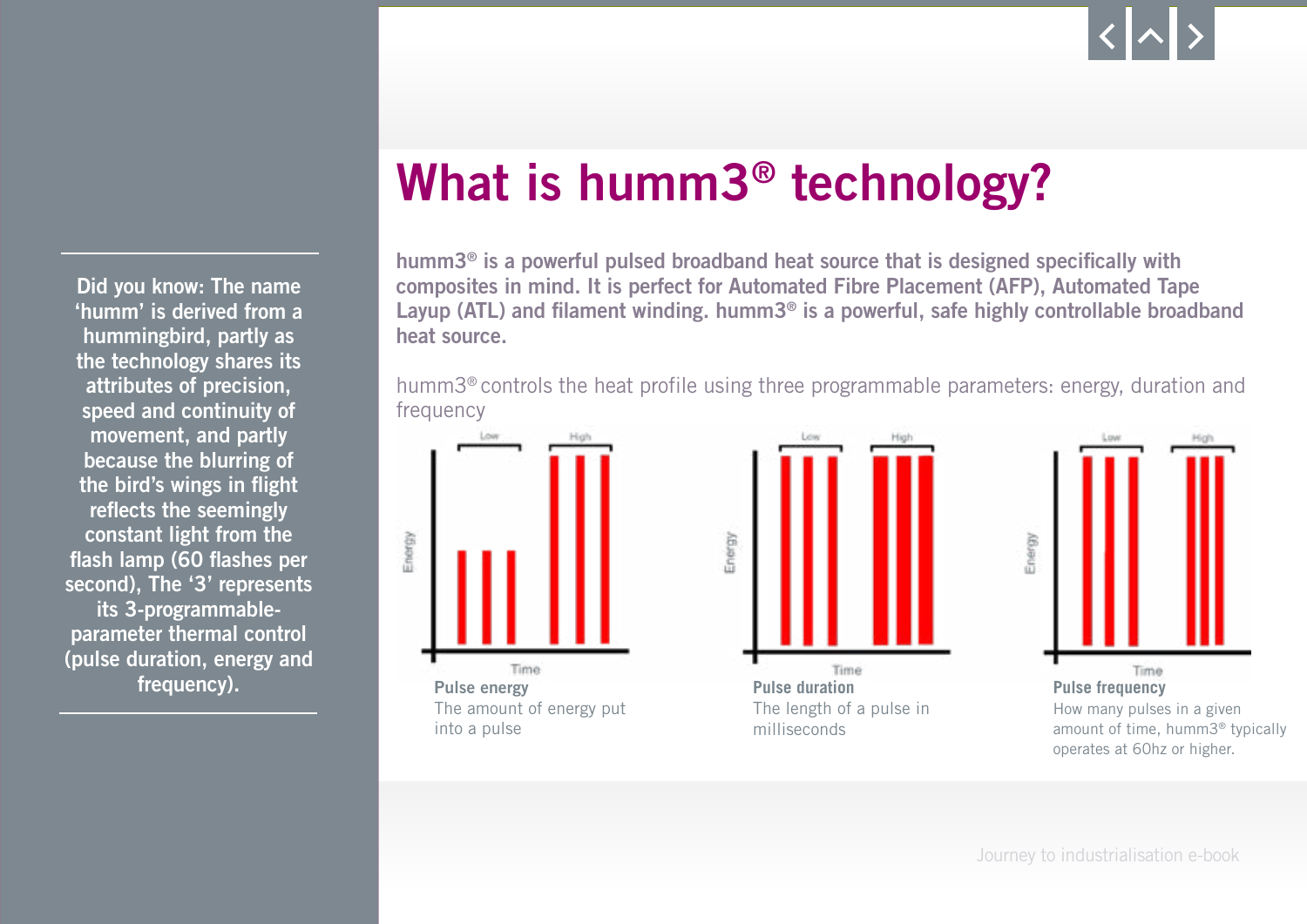# <span id="page-3-0"></span>How does humm3® technology work?

To guide the pulsed energy to the correct location, a solid, transparent light guide is used, which acts like a large-scale optical fibre, collecting the energy from the flash lamp and concentrating it onto the heat zone. For AFP applications, this is typically an area near to the nip point between the roller and substrate. The end of the light guide can be shaped to optimise the energy profile, allowing a wider or tighter heat zone. This is shown in the images below.



*Image 1: Position of the lamp housing and light guide Image 2: a close-up image of the technology laying up the first ply of a dry fibre panel. humm3*® *end effector at Coriolis*

*Image 3: a thermal image of the same geometry, showing the energy concentrated at the nip point*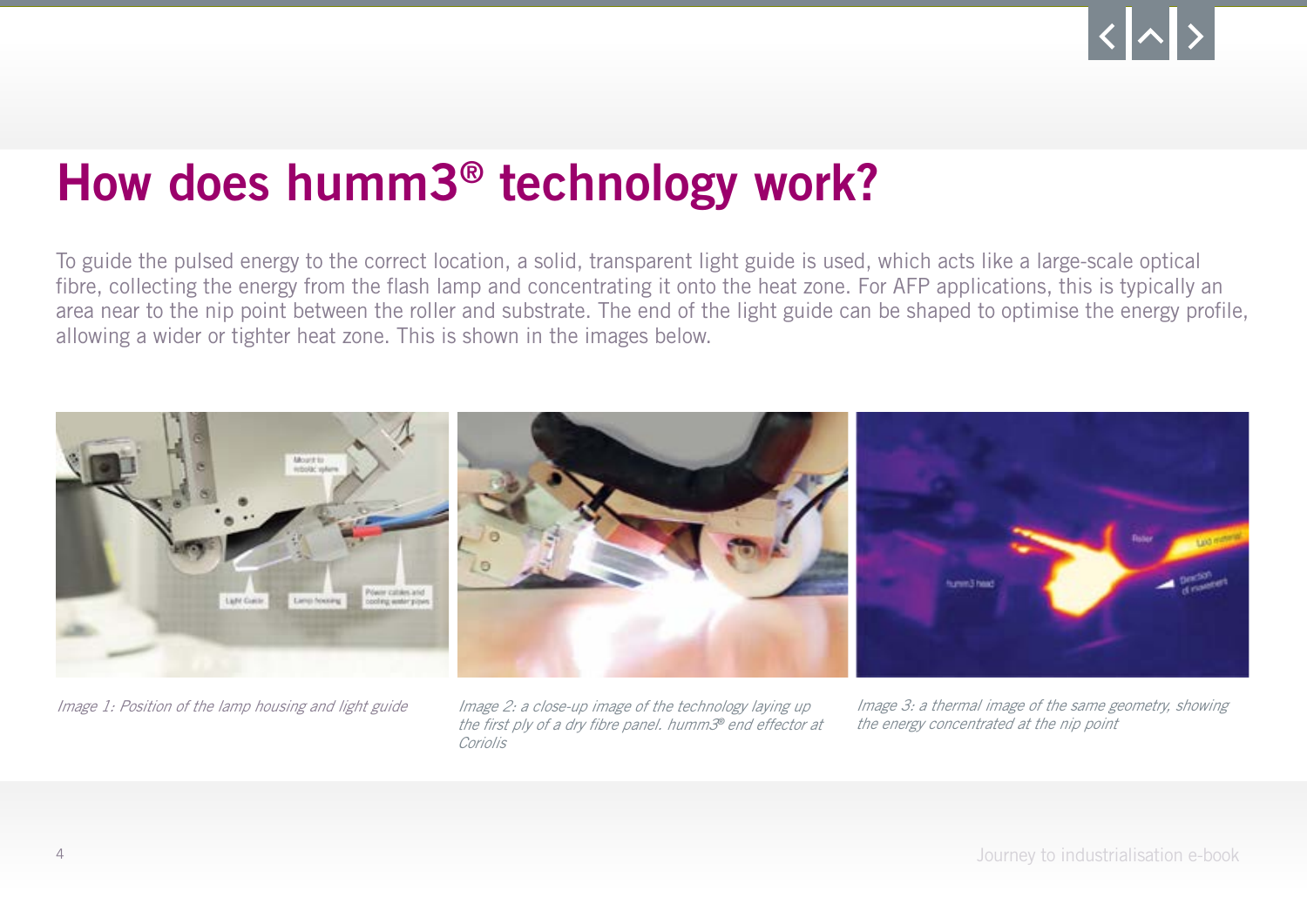# <span id="page-4-0"></span>The challenge and need for change

In 2012, the National Composites Centre (NCC) UK was looking for a powerful, controllable heat source that could be safely used by industry for materials that require higher energy such as thermoplastics and dry fibre.

One of the most important considerations for the NCC was that the heat source must be safe for use within industrial settings. Laser is often used for these materials and it performs well, but comes with a high safety burden. Reducing this burden was a driving force that prompted the NCC to look for an alternative heat source.

This coincided with Heraeus Noblelight's own aspirations. The team in Cambridge that produces xenon flash lamps were researching different ways of using their products and were actively searching for new applications. Composite processing was high on their list.

humm3® was developed. It has fast temperature ramp up and cool down rates required for composites heating. It is a safe, broadband emitter that doesn't require a class 4 laser enclosure. The agile head is compact and allows for complex tooling and shapes. It has a high energy and temperature output and is scalable in width. The largest heated widths in the field are 300mm currently and could go wider.

#### Why use xenon flash heating?

At the time, there was a gap in technology:

- Lasers are incredibly quick to heat and cool and offer high temperatures. The large volume of laser optics causes issues with complex forms. There is a high safety burden using class 4 lasers as they cannot be used without an interlocked enclosure. Finally, they can be expensive, especially when you take into account the cost of safety enclosures and the additional management of maintaining a safe working environment.
- Infrared emitters are inexpensive and small in volume however, the relative ramp up and cool down rates are slow in comparison to laser and xenon. IR emitters are unable to provide the precise control or hit the temperatures required for dry fibre and thermoplastic materials.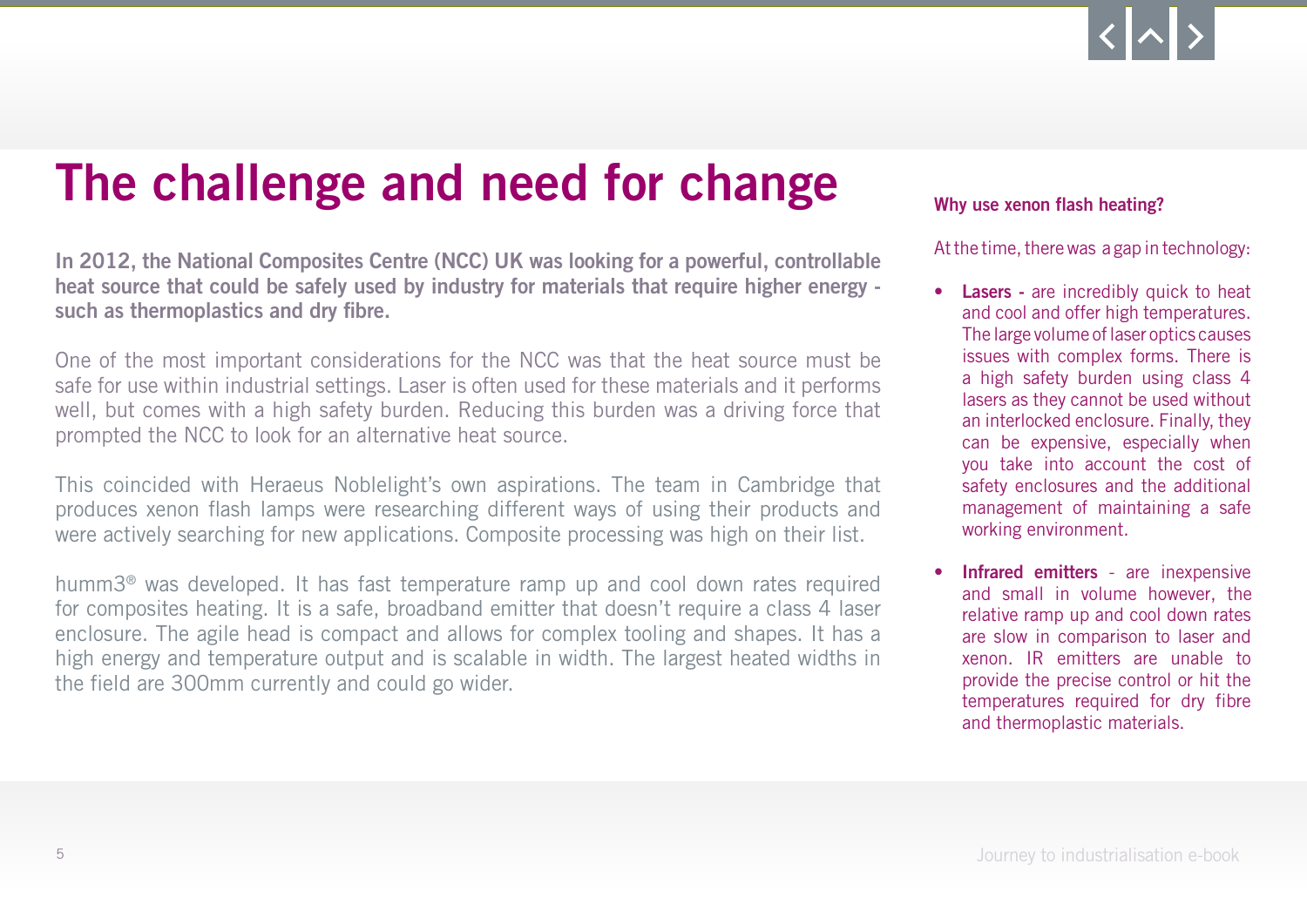### <span id="page-5-0"></span>What we did

#### 'Wet Horace'



'Wet Horace - was the 'pet name' for a watercooled prototype xenon heating system. The initial experiments began with 'Wet Horace', which comprised of xenon flash lamp, housing, power, control and an oscilloscope to monitor output. The team learned that they could heat a piece of composites material from room temperature to 220°C in a single flash in milliseconds.



Prototype version. 'Wet Horace' was replaced by a newer, more innovative design. It was more compact, robust and safer. For the first time it allowed for greater levels of integration on an AFP robotic system. This version did not feature the light guide many associate with the humm3® system - the team had not yet discovered the benefits of this approach.

#### Prototype version First dynamic trials test right



First dynamic trials test rig. These dynamic trials featured a static flash lamp and a large drum that rotated on a horizontal plane at speeds of 18rpm (1.5 m/s). The flash lamp heated the dry fibre that was attached to the outer circumference of the drum. The rig enabled full control over speed, offset, pulse energy, duration and frequency.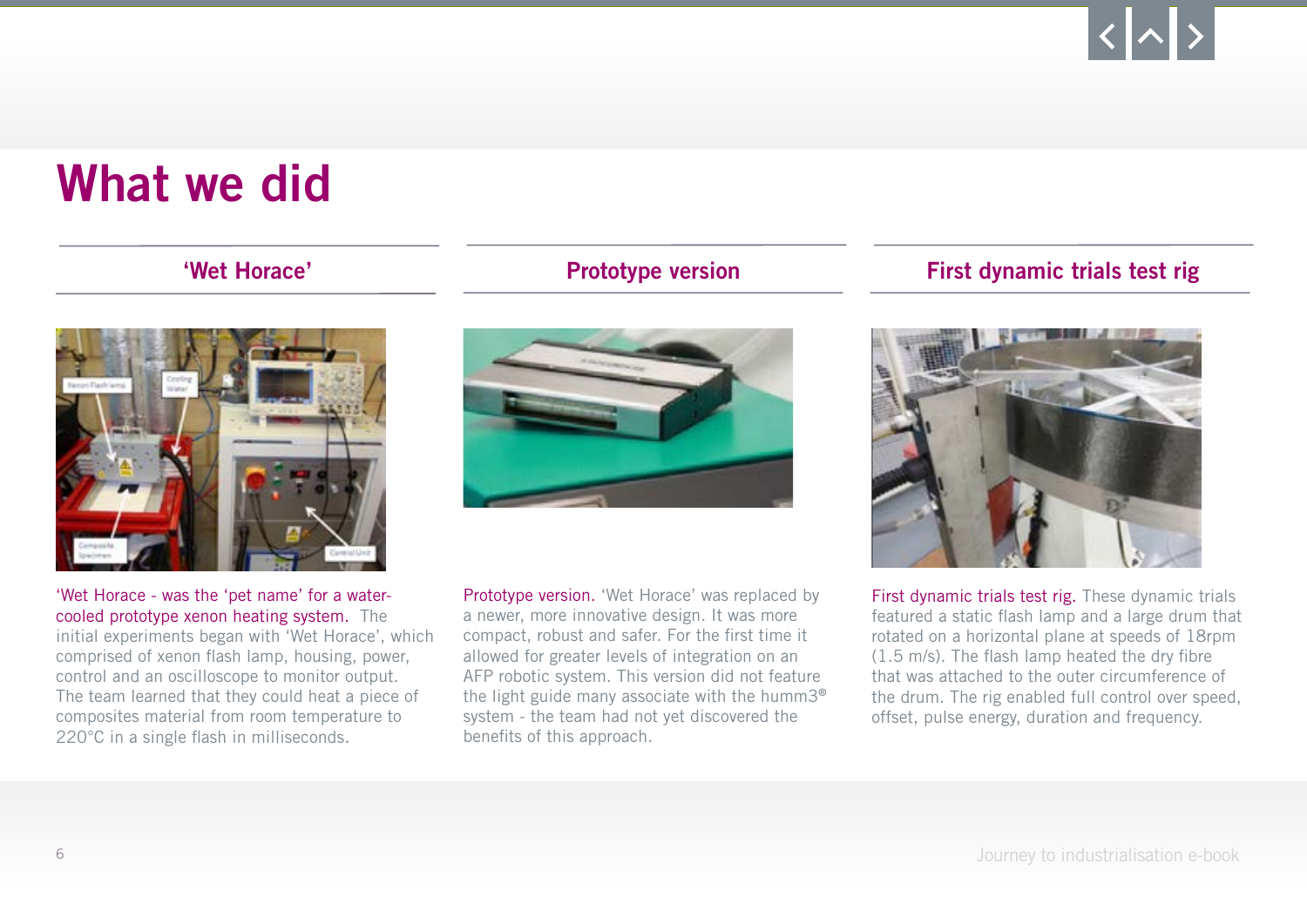# humm3® in action

<span id="page-6-0"></span>

[Click here to see the](https://www.heraeus.com/media/media/hng/media_hng/inxmail_deploypage/inxmail_deploypage_1/humm3_demonstrator_panel.mp4?utm_medium=display&utm_source=brochure&utm_campaign=HNGhumm3_ebook&utm_content=humm3_ebook)  humm3® in action at **Compositadour** 

[Click here to see the](https://www.heraeus.com/media/media/hng/media_hng/inxmail_deploypage/inxmail_deploypage_1/humm3_demonstrator_spar.mp4?utm_medium=display&utm_source=brochure&utm_campaign=HNGhumm3_ebook&utm_content=humm3_ebook)  humm3® in action at



Coriolis **Coriolis** This system is located at Compositadour in France and is shown laying up eight 1/4 inch tows of Hexcel high tape dry fibre. The image shows the control as the process starts, as the flashing commences the humm3® system approaches the concave section, it then slows, before accelerating away at a metre per second all the time maintaining optimal temperature.



This image shows a demonstrator spar being produced on a **Coriolis** system in France. The robot starts the process from zero velocity, it accelerates before slowing down to navigate the corner and then is seen accelerating away. This demonstrates precise levels of control required to maintain the optimal process temperature.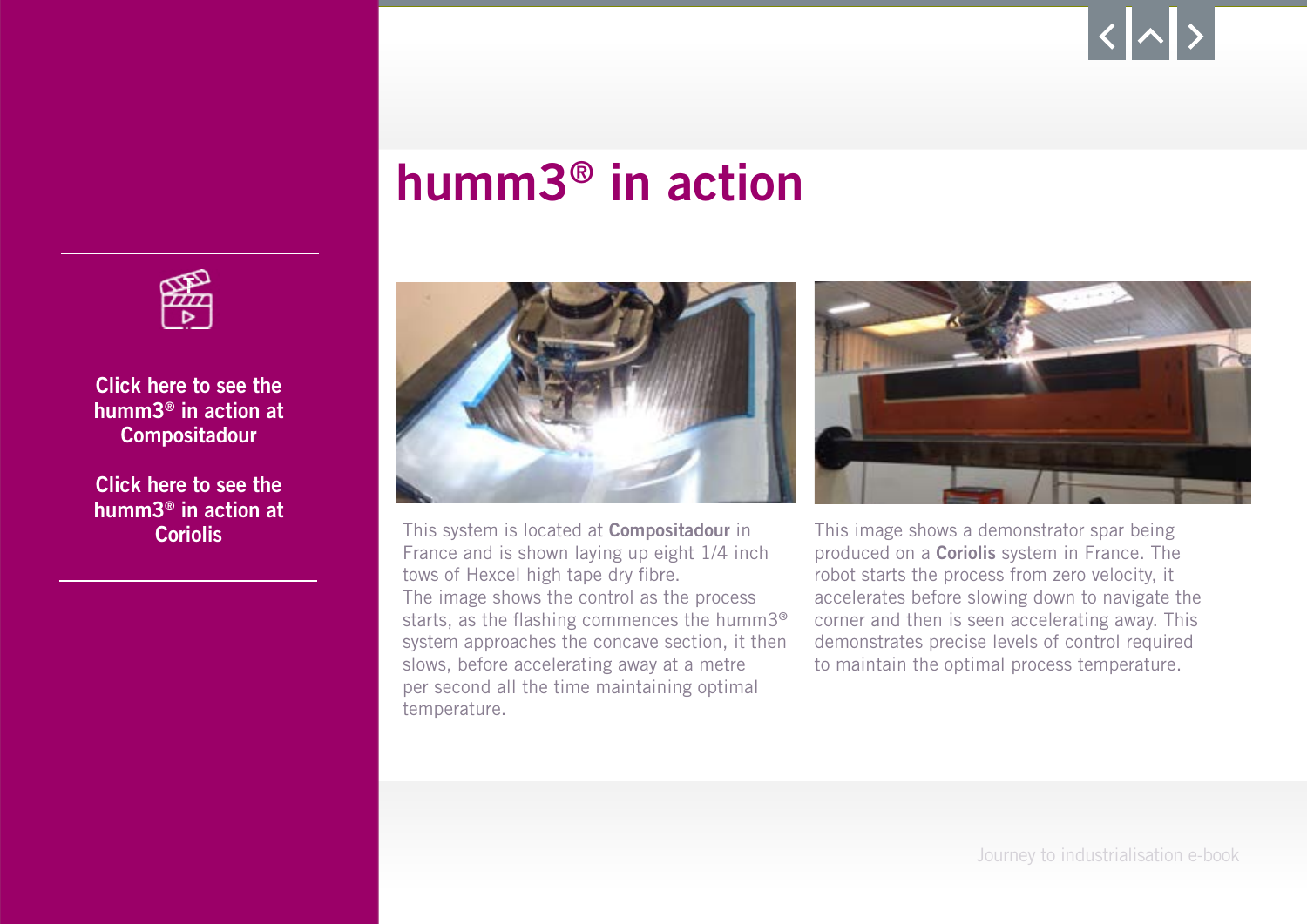### <span id="page-7-0"></span>Government funded projects





*Image 5 Close up of humm3*® *at the demonstrator day at the National Composites Centre, UK in 2016*

*Image 4: Demonstrator day at the National Composites Centre, UK in 2016*

Both images were taken at a demonstrator day at the NCC in 2016. This day denoted a transition between two projects. Heraeus Noblelight were successful in winning NATEP funding which enabled significant development. Later, a funded project with Innovate UK which enabled the construction of a larger 32kW research and development system that allowed us to explore the potential of humm3® with more power.

The humm3<sup>®</sup> team are currently working on the **CLEAN** SKY 2 FRAMES initiative which has the purpose of making a thermoplastic tail section for aircraft. Heraeus' role is to take the lead in producing an optical thermal stimulation tool which speeds up the process of getting these parts made. We are really pleased to be partnering DLR and Compositadour on this initiative.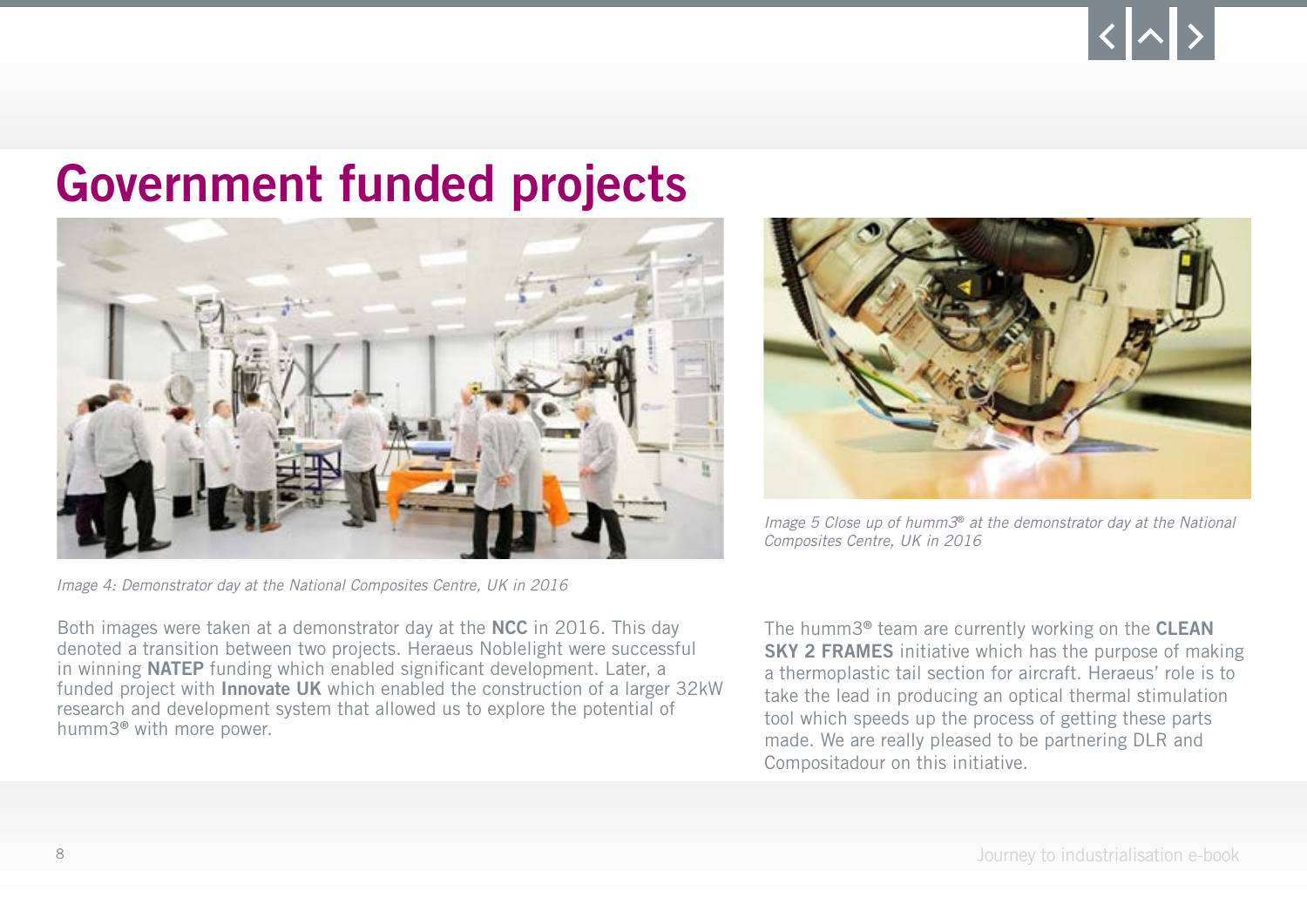#### <span id="page-8-0"></span>Anatomy of a humm3® system **Head** - Xenon flash delivery. **Light guide** - This uses internal reflection to deliver energy precisely into the process. **Power supply** - A 6kW standalone power supply. **Control panel** - uses digital signal for heat on/off, an analogue signal, start/stop and 4-20 milliamp signal which varies the output power relative to process **Chiller unit** - This unit takes the heat from the heat exchanger and removes the excess heat from the process area. **Water** - Acts as a coolant.

*Image 6: An NFS2001 which is designed for laboratory settings*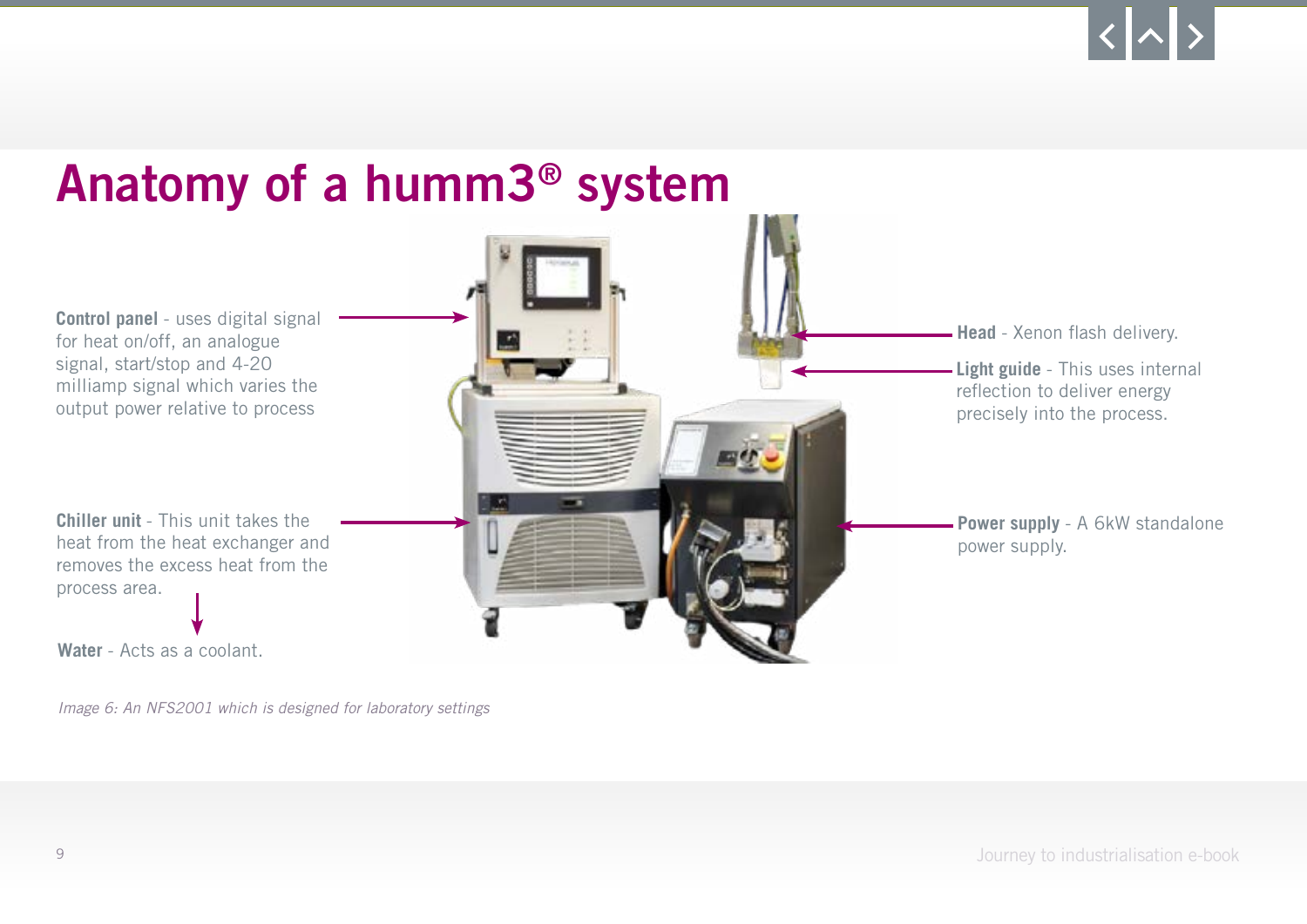Comparison of humm3® heat up and cool down rates



*Experiments on moving targets have shown the heating rate of humm3® is equivalent to laser, and much faster than Infrared lamps. This is also true for cooling - humm3® has no residual heat.*

*Figure 1: Table comparing heating rates of humm3®, laser and IR lamp - moving target at 0.25 m/s*

<span id="page-9-0"></span>The table opposite shows a measured area comparing the three heating devices. humm3® and the laser ramp up and cool down almost instantly whereas with IR the ramp up and cool down is significantly slower. The latent heat is removed from the head of the humm3® with chilled water. The removal of latent heat aids precise temperature control.

10 Journey to industrialisation e-book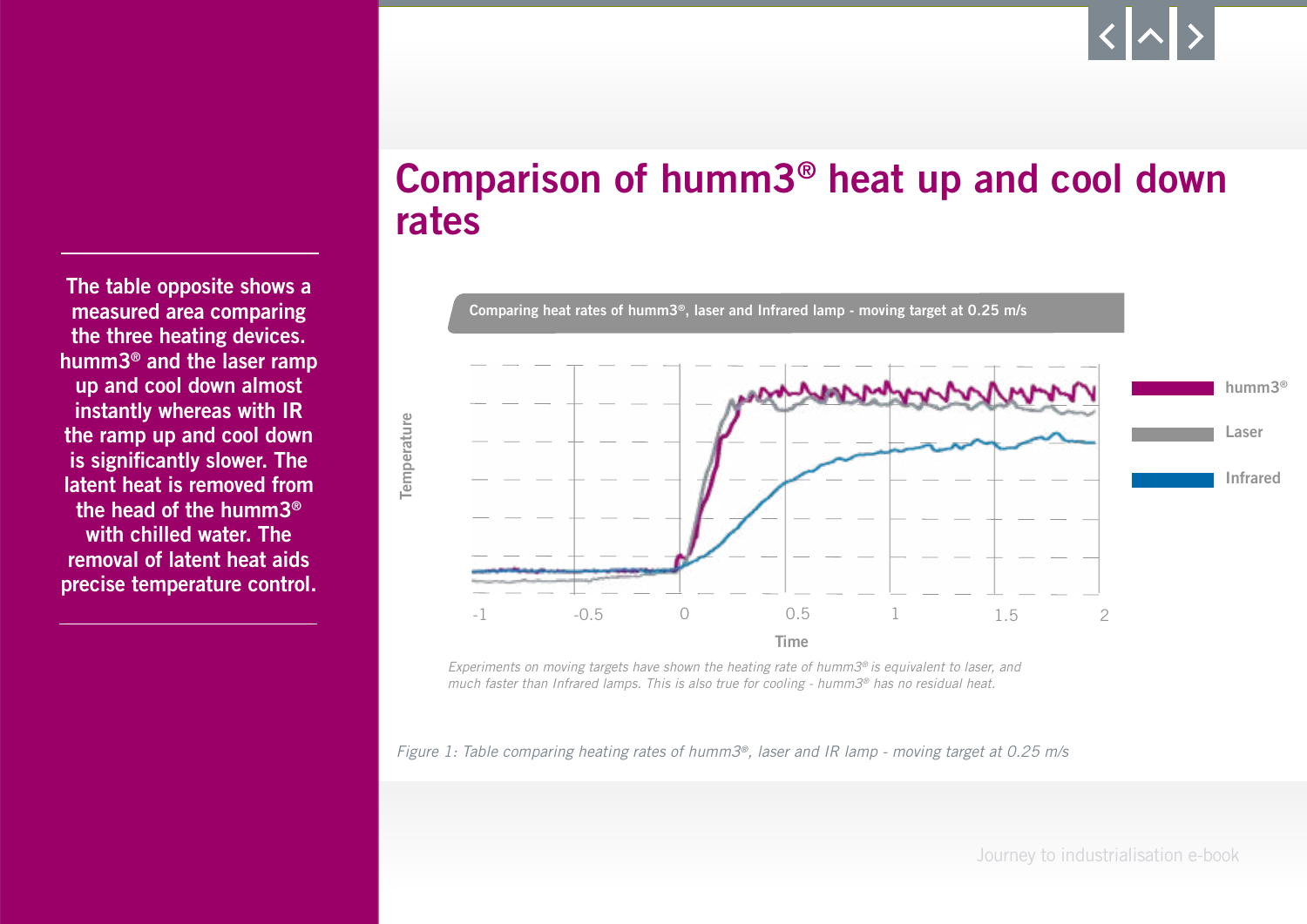## <span id="page-10-0"></span>Thermal imaging of a thermoplastic lay-up



This is a thermal image of thermoplastic lay up. The light guide can be seen to the right and remains relatively cool. There is an even, homogeneous heat profile across the process which reached temperatures up to 320°C.

There is some evidence that crystallinity and porosity is improved by the way that humm3® heats in comparison to other heat sources. It is still early days, but it seems that the fact that heating and cooling takes places over a relatively larger area may improve the quality of the finished part.

*Image 7: Thermal image of a thermoplastic lay up*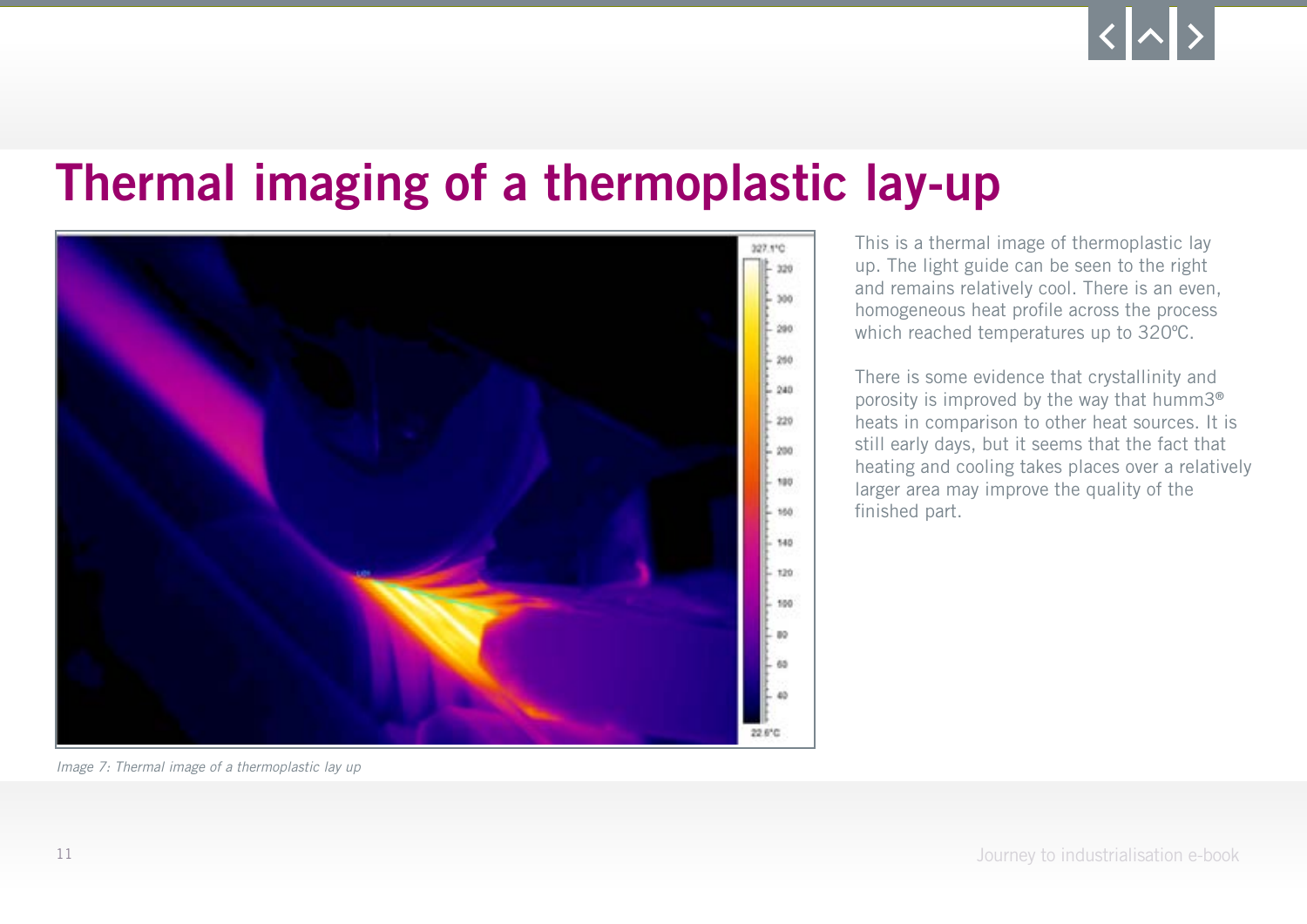### <span id="page-11-0"></span>Power law



*Figure 2: 2" heated width – speed vs. power law for dry fibre at 210°C nip point temperature (red) and thermoset material at 50°C nip point temperature (blue). Note graphs are estimated above 1000mm/s using power law equation.*

[Click here to read more: Power control of a flash lamp-based heating solution](https://az659834.vo.msecnd.net/eventsairwesteuprod/production-pcoconvin-public/e41692322a1f4e2e9ef92d44588ce495)  for automated dry fibre placement by Monnot, P., Williams, D. P. & Di Francesco, M.,

This model was generated via our trials with Innovate UK using a large system to exercise a broader parameter range of humm3® technology. The lines on the graph represent process temperatures and are referred to as 'power laws'. Earlier, we mentioned humm3®'s control capability and here we see how that is useful in maintaining precise temperatures in dynamic processes.

The model shows the temperature (along the red line) at 220°C and represents Hexcel® high tape material processes.

The blue line represents thermoset materials. We can see that this can be laid up really quickly however, it is key to note that when using humm3® the heat can be applied and removed straight away so that there is no wastage or difference in adhesion at the start or end of the process. Precise control and rapid ramp up and cool down enables 'power law'. The instantaneous ramp up and cool down response times of humm3® enable fast deposition rates with constant temperature control at variable speeds.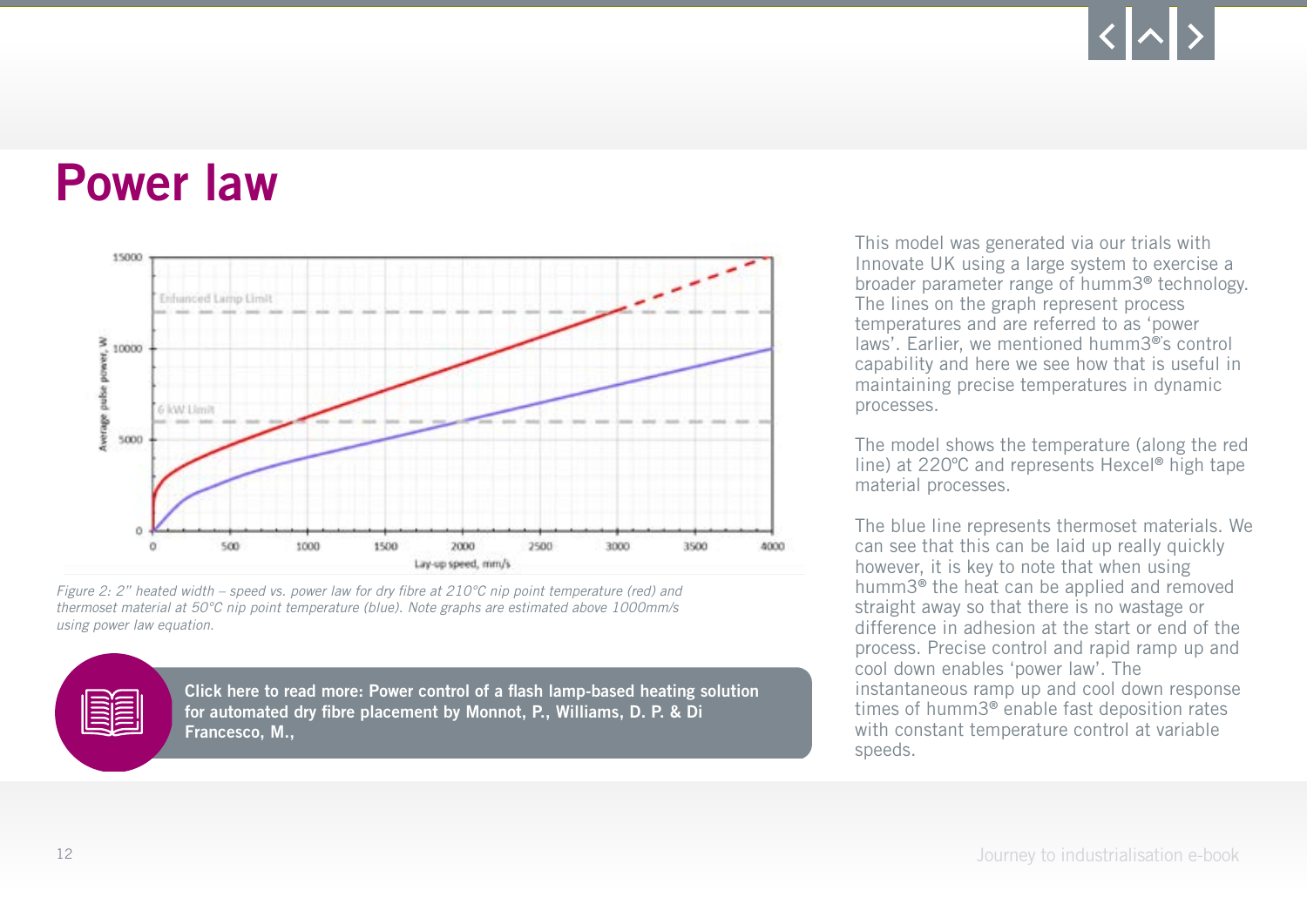### <span id="page-12-0"></span>Industrialisation - what we learned





That power is a good thing.

Our customers required high average power, and this led to us making power supplies in a modular format. Our largest power supply in the field is over 40kW.

Off robot - on robot. It became desirable to put the higher energy modules closer to the process - the power supply was split into 'off robot' and 'on robot' modules. The on robot module is designed to be in a dynamic setting. All cabling is suitable for dynamic integration.



Interchangeable heads.

Industrial applications required a 'plug and play' head connectivity so that head modules can be replaced quickly with minimum down time to suit process requirements or for maintenance.



Fieldbus communications. We use Profinet / Modbus PLC machine control with intuitive user interface for ease of machine integration.



Artificial Optical Radiation (AOR). humm3® is very different to lasers with a reduced safety burden. Our team has become leaders in this area and are able to provide quantitative information and help customers manage AOR.



Service models. Heraeus is a global company with service engineers on every continent.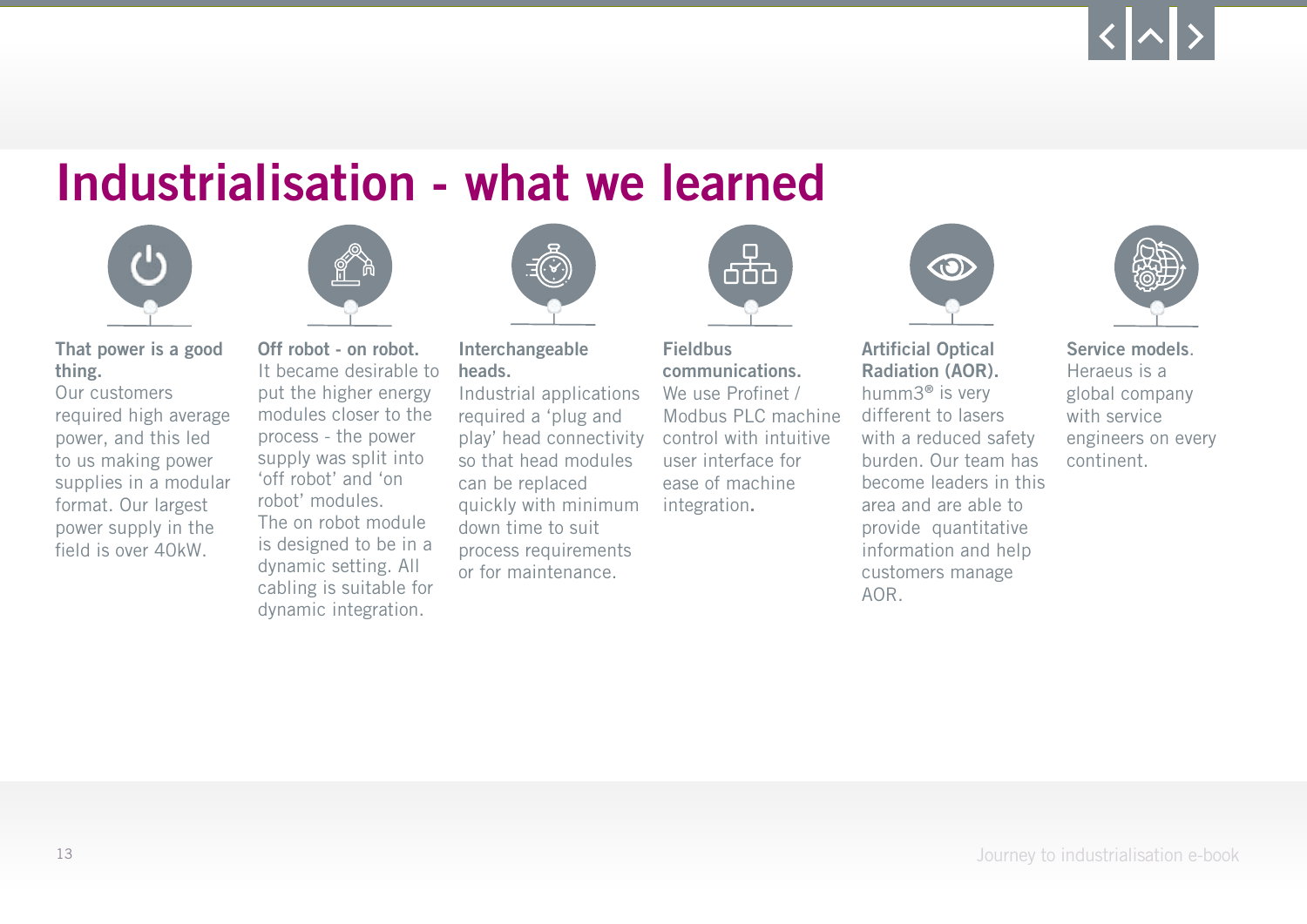<span id="page-13-0"></span>At the NCC we work with innovators to use composites technology to solve some of the most complex engineering challenges of our time. We're especially proud of our relationship with Heraeus Noblelight, whose humm3® technology allows companies to fully exploit the benefits of Automated

Fibre Placement, and helps us to accelerate the development and uptake of composites across a wide range of industries. This technology began its journey from a brilliant idea to a product that is used worldwide here at the National Composites Centre.

- ENRIQUE GARCIA Chief Technology Officer, National Composites Centre.

#### humm3® in the field - National Composites Centre, UK.



The humm3® has been installed on the NCC's AFP-ATL cell. This system has multiple process widths, heads can start at 102mm (4") for Automated Fiber Placement (AFP) and from 75mm to 300mm wide for Automated Tape Layup (ATL).

This is the **Ultra High Rate Deposition Cell**, this was built to progress the rapid production of composite wings - particularly for the Wing of Tomorrow programme. This industrialised humm3® system has 6 x 1.5" heads that abut to provide a continuous 9" heated width with individually compliant and tuneable 1.5" sections.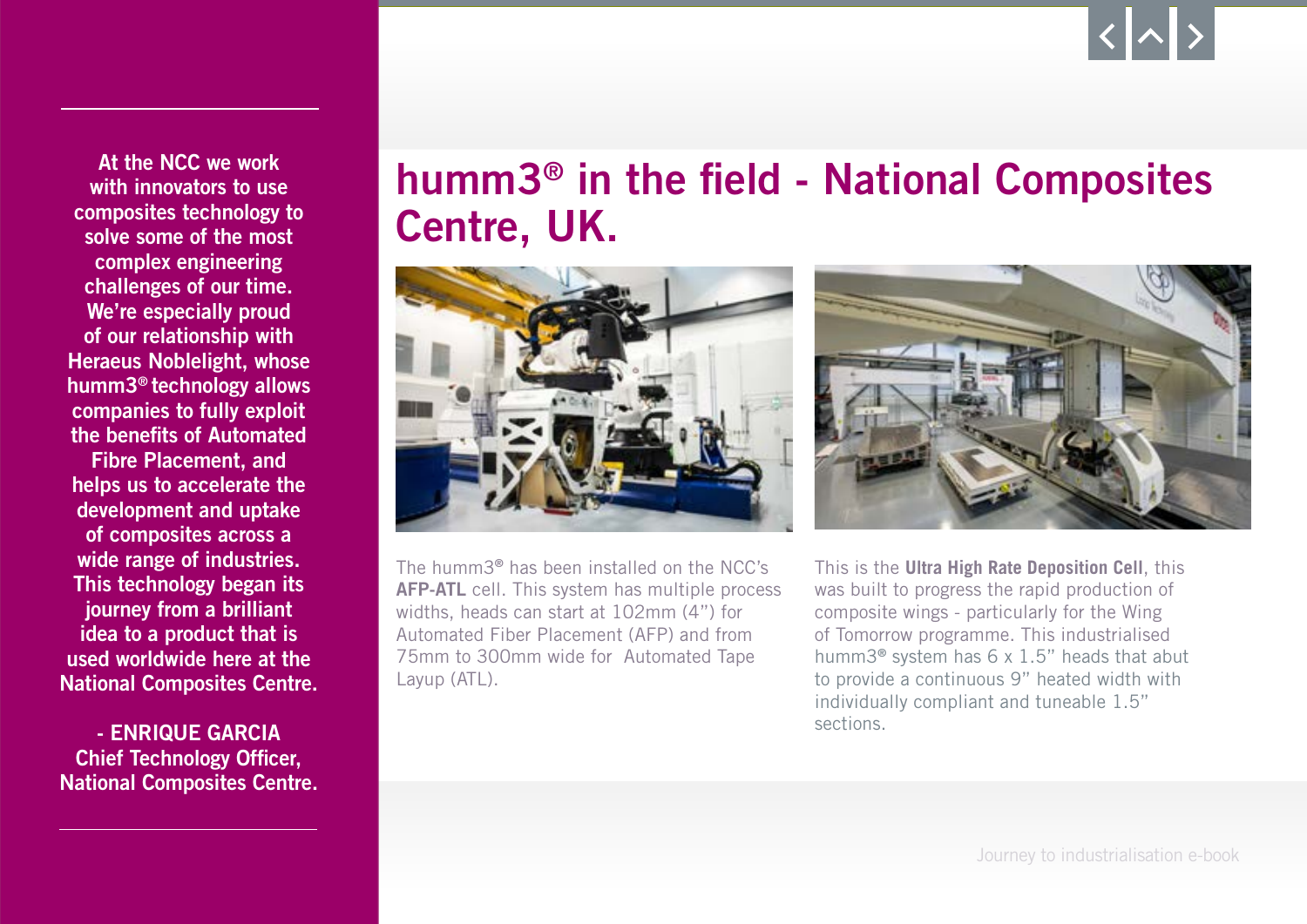#### <span id="page-14-0"></span>humm3® in the field - Grofi Cell, Deutsches Zentrum für Luft und Raumfahrt (DLR), Stade

In the Grofi cell at the DLR the cell is set up as a tracked system with the robots moving from maintenance bays to various different work stations where they lay up on large tools. The system on this site is fully integrated with 4" (102mm) heated width head module and can be ported from one robot to another - the on robot power supply can be lifted from one robot to another depending on process requirements.

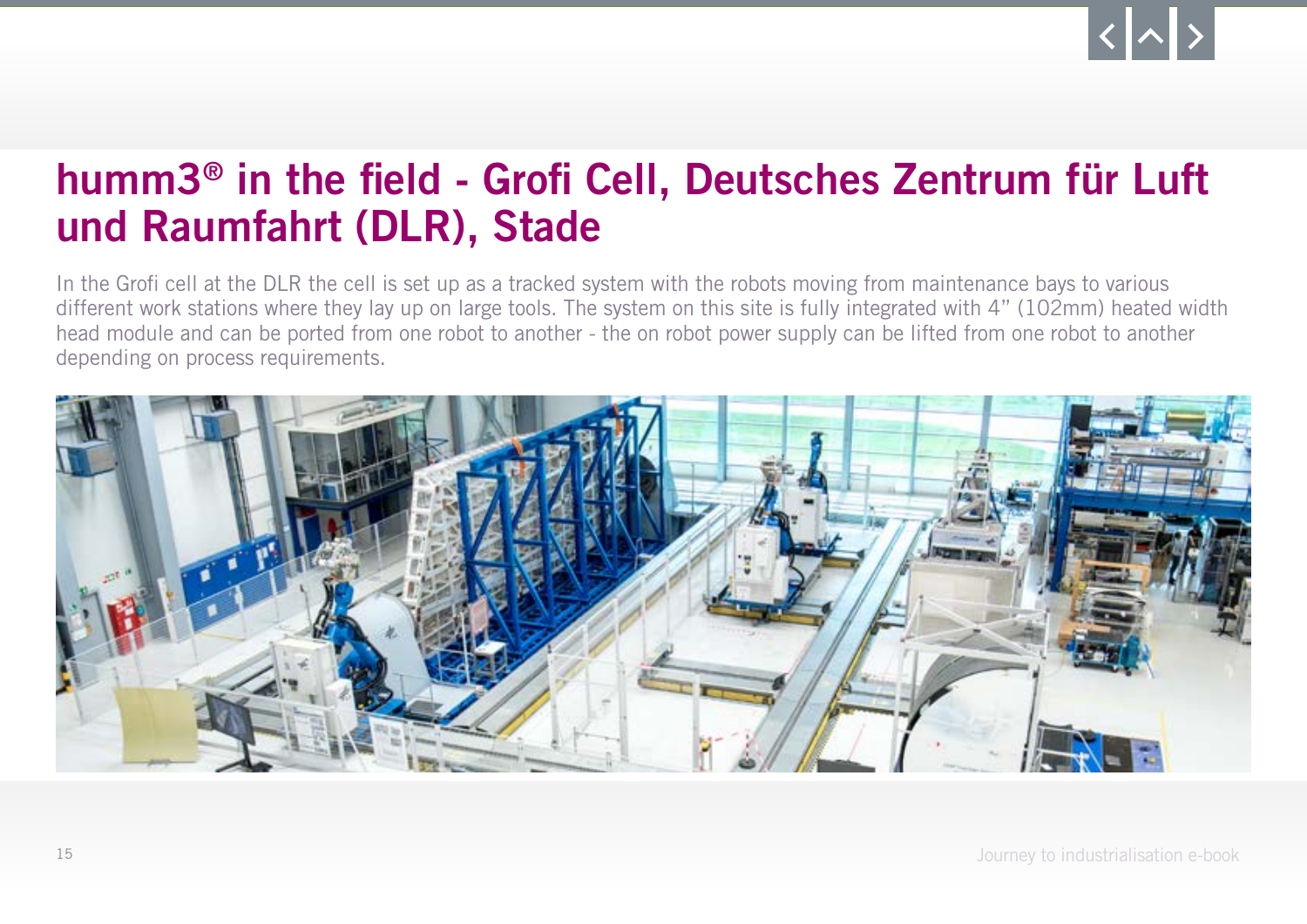



Click here to request access to our accompanying webinar: 'humm3® - our journey to [industrialisation'.](https://crm-adx.heraeus.com/form/H2C_Webleadcapture_SF_EN/?org=hng&suborg=af&sourcesyt=afen&nllng=en&_ga=2.135972849.1743616195.1603380077-218604096.1603380077?utm_medium=display&utm_source=brochure&utm_campaign=HNGhumm3_ebook&utm_content=humm3_ebook)

To discover more about humm3® or to discuss how we can help you choose the right heating source for your composite materials or process, please contact our representative.

## **Conclusion**

humm3® technology is a flexible, controllable heat solution for Automated Fiber Placement (AFP), Automated Tape Layup, filament winding and other composites applications. It is a sophisticated, pulsed light solution using three pulse parameters to hit target temperatures in a fraction of a second.

#### Benefits of humm3®:

- Rapid heat/cool with no residual lamp heat ideal for required high temperature composites heating of dry fibre and thermoplastics
- Enhanced safety humm3<sup>®</sup> is a safe, broadband emitter that doesn't require a class 4 laser enclosure or the associated safety management burden
- Option for wide heated width, resulting in a rapid deposition
- Small agile head, ideal for complex curvatures
- 'plug and play' head connectivity head modules can be replaced quickly to suit your process requirements and for maintenance
- Precise dynamic temperature control.